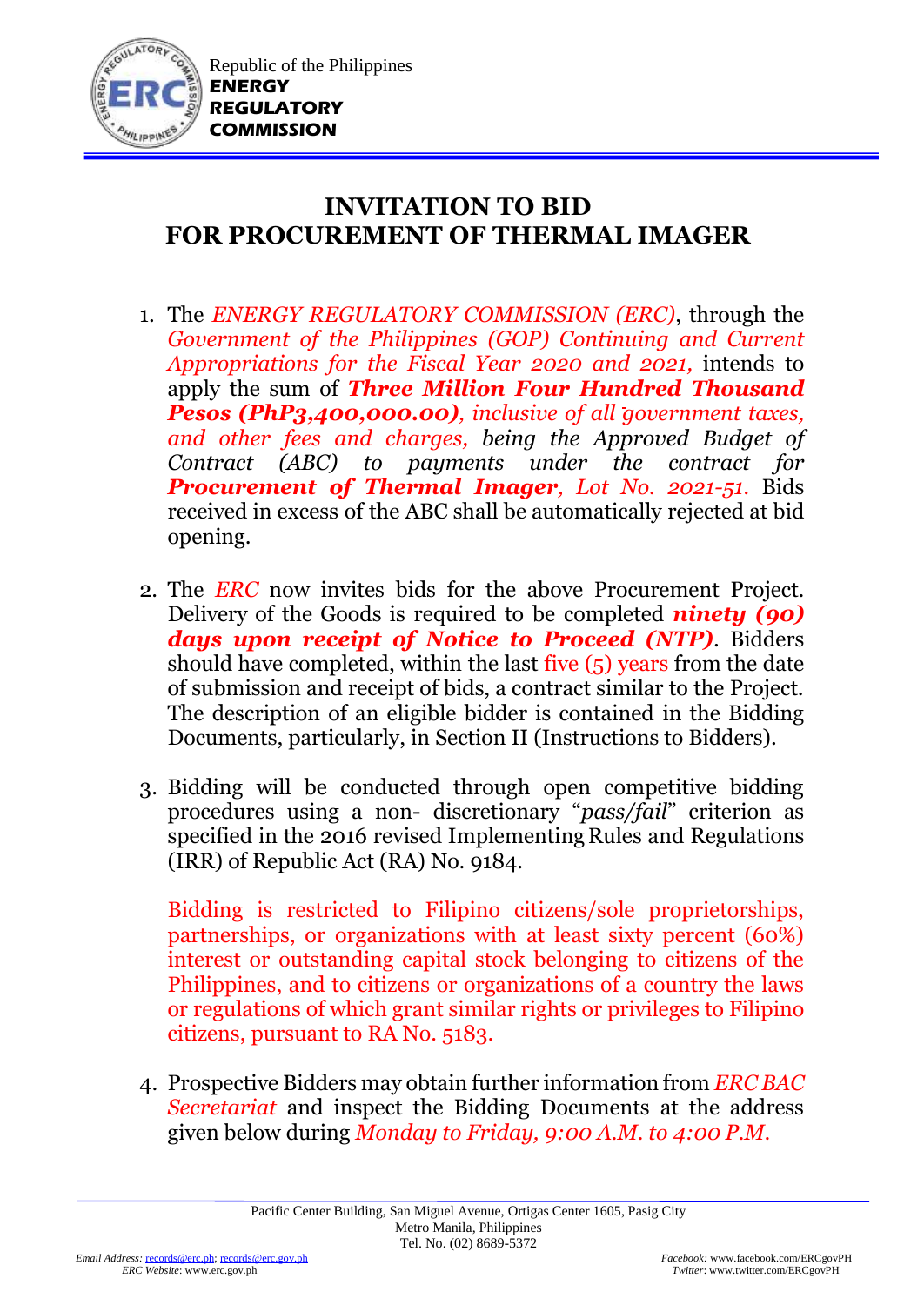- 5. A complete set of Bidding Documents may be acquired by interested Bidders on *16 July 2021* from the given address and website(s) below *and upon payment of the applicable fee for the Bidding Documents, pursuant to the latest Guidelines issued by the GPPB, in the amount of Five Thousand Pesos (PhP5,000.00)*. The Procuring Entity shall allow the bidder to present its proof of payment for the fees *in person.*
- 6. The *ERC BAC* will hold a Pre-Bid Conference<sup>1</sup> , which shall be open to prospective bidders, on *26 July 2021, 11:00 A.M. through videoconferencing via MS Teams, which can be accessed through:*

[https://teams.microsoft.com/l/meetup](https://teams.microsoft.com/l/meetup-join/19%3Ameeting_ZmFjNTcyZjEtODA5MC00ZmRjLTk3ZmQtMjA4NThjYjIwZjM1%40thread.v2/0?context=%7B%22Tid%22%3A%2234a3c75d-10fe-482b-9220-04df09540e89%22%2C%22Oid%22%3A%225f074c63-51dc-4812-9356-3479a48fb753%22%7D)join/19%3Ameeting\_ZmFjNTcyZjEtODA5MC00ZmRjLTk3ZmOtMjA4NThjYjIwZj [M1%40thread.v2/0?context=%7B%22Tid%22%3A%2234a3c75d-10fe-482b-9220-](https://teams.microsoft.com/l/meetup-join/19%3Ameeting_ZmFjNTcyZjEtODA5MC00ZmRjLTk3ZmQtMjA4NThjYjIwZjM1%40thread.v2/0?context=%7B%22Tid%22%3A%2234a3c75d-10fe-482b-9220-04df09540e89%22%2C%22Oid%22%3A%225f074c63-51dc-4812-9356-3479a48fb753%22%7D) [04df09540e89%22%2C%22Oid%22%3A%225f074c63-51dc-4812-9356-](https://teams.microsoft.com/l/meetup-join/19%3Ameeting_ZmFjNTcyZjEtODA5MC00ZmRjLTk3ZmQtMjA4NThjYjIwZjM1%40thread.v2/0?context=%7B%22Tid%22%3A%2234a3c75d-10fe-482b-9220-04df09540e89%22%2C%22Oid%22%3A%225f074c63-51dc-4812-9356-3479a48fb753%22%7D) [3479a48fb753%22%7D](https://teams.microsoft.com/l/meetup-join/19%3Ameeting_ZmFjNTcyZjEtODA5MC00ZmRjLTk3ZmQtMjA4NThjYjIwZjM1%40thread.v2/0?context=%7B%22Tid%22%3A%2234a3c75d-10fe-482b-9220-04df09540e89%22%2C%22Oid%22%3A%225f074c63-51dc-4812-9356-3479a48fb753%22%7D)

- 7. Bids must be duly received by the BAC Secretariat through manual submission at the office address indicated below on or before *09 August 2021, 01:00 P.M.* Late bids shall not be accepted. Bidders are requested to submit one (1) original and one (1) copy of their bids. Bidders are likewise requested to bring the originals of the documents submitted and present the same for comparison during the bid opening.
- 8. All Bids must be accompanied by a bid security in any of the acceptable forms and in the amount stated in **ITB** Clause 14.
- 9. Bid opening shall be on *09 August 2021, 01:00 P.M.* at the given address below. Bids will be opened in the presence of the bidders' representatives who choose to attend the activity.
- 10. The *ERC* reserves the right to reject any and all bids, declare a failure of bidding, or not award the contract at any time prior to contract award in accordance with Sections 35.6 and 41 of the 2016 revised IRR of RA No. 9184, without thereby incurring any liability to the affected bidder or bidders.